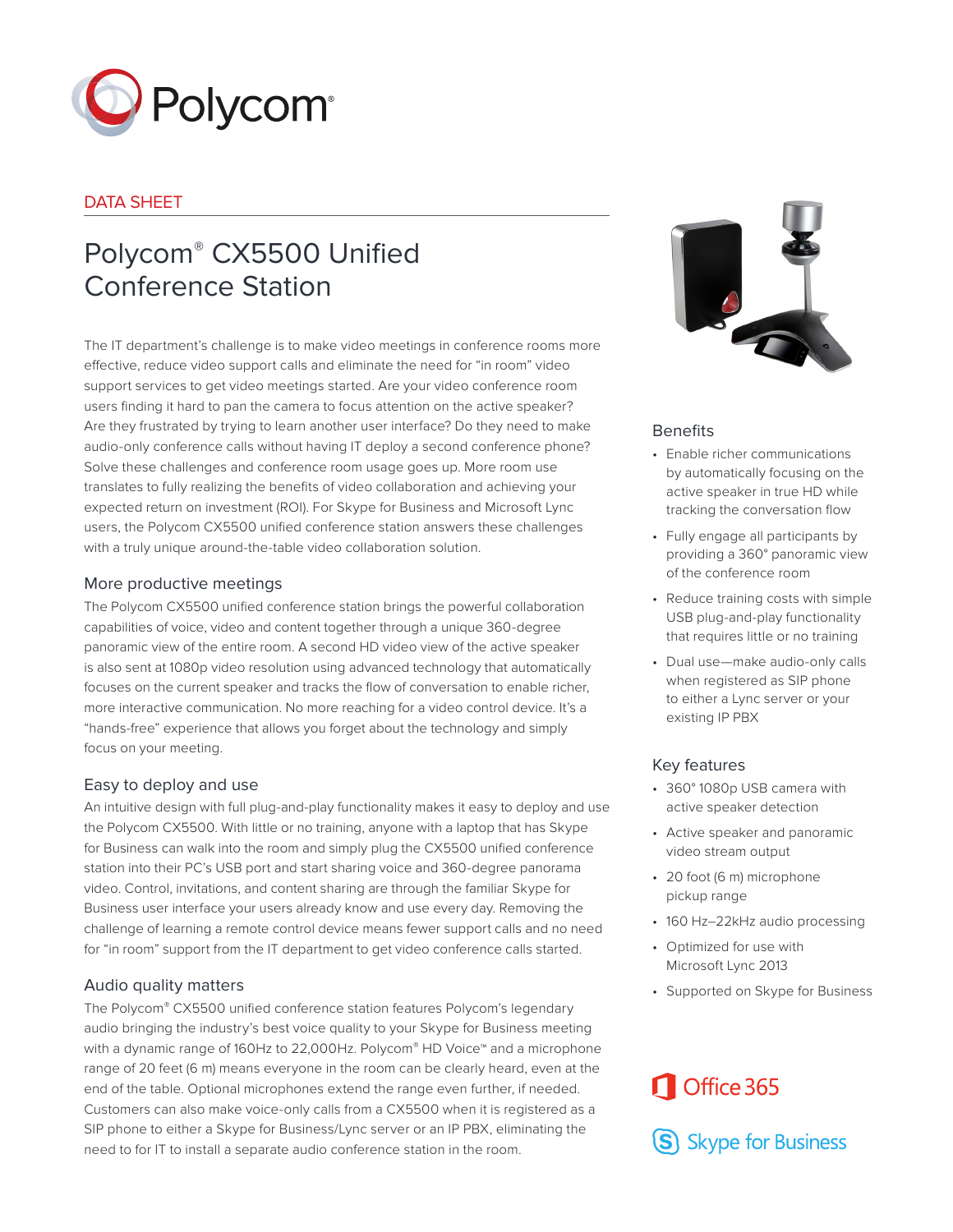### Product specifications

#### Dimensions

- Table Console
	- Footprint (W x D): 369 x 325 mm
	- Height: 348 mm (privacy cap closed), 401 mm (privacy cap extended)
	- Weight: 2.44 kg (exclusive of cables)
- Power Data Box
- Size (W x H x D): 209.5 x 300 x 56 mm (excluding stand)
- Weight: 2.9 kg
- Shipping
- Size (W x H x D): 520 x 430 x 430 mm
- Weight: 9.29 kg

#### Power

- Power consumption: 110 watts, typical
- Universal power supply 100–240 V AC, 50–60 Hz

#### Video performance

- Panoramic video resolutions supported:
	- 1920 x 288 pixels (requires USB 3.0 and Lync 2013 or Skype for Business)
	- 1280 x 192 pixels (requires USB 3.0 and Lync 2013 or Skype for Business) - 1056 x 144 pixels
- Active speaker video resolutions supported
	- HD 1080: 1920 x 1080 pixels (requires USB 3.0 & Lync 2013 or Skype for Business)
	- HD 720: 1280 x 720 pixels
	- VGA: 640 x 480 pixels
	- CIF: 352 x 288 pixels
- Frame rate for panoramic and active speaker video, maximum
	- 30 frames per second with 60 Hz AC power
	- 25 frames per second with 50 Hz AC power
	- Maximum frame rates with systems prior to Lync 2013 will be limited to 15 fps (12.5 @ 50 Hz)

#### Audio performance

- Console Loudspeaker
- Frequency response: 160 Hz–22 kHz
- Volume: adjustable to 88 dBA SPL (peak) volume at 0.5 meters
- Console microphones
	- 3 microphones for
	- omnidirectional coverage
	- Frequency response: 160 Hz–22 kHz

#### Telephony Performance

- Full Duplex (Class 1) with noise suppression
- Comfort noise fill
- DTMF tone generation/DTMF event RTP payload
- Low-delay audio packet transmission
- Adaptive jitter buffers
- Packet loss concealment
- Acoustic echo cancellation
- Background noise suppression
- Supported codecs are G.711 (A-law and μ-law), G.729AB, G.722, G.722.1, G.722.1C, G.719

#### Call handling features

- Call timer
- Call transfer, hold, divert (forward), pickup
- Called, calling, connected party information
- Local three-way conferencing
- One-touch speed dial, redial
- Call waiting
- Remote missed call notification
- Automatic off-hook call placement
- Do not disturb function
- Lync client device synchronization
- Lync USB call control for Answer, Reject, End Call, Hold, Resume and Swap

#### Protocol support

• IETF SIP (RFC 3261 and companion RFCs)

#### Network and provisioning

- IP Address Configuration: DHCP and Static IP
- Time synchronization with SNTP server
- FTP/TFTP/HTTP/HTTPS serverbased central provisioning for mass deployments. Provisioning server redundancy supported.
- Web portal for individual unit configuration
- QoS Support—IEEE 802.1p/Q tagging (VLAN), Layer 3 TOS and DSCP
- Network Address Translation (NAT) support—static
- RTCP support (RFC 1889)
- Event logging
- Local digit map
- Hardware diagnostics
- Status and statistics
- User selectable ringer tones
- Convenient volume adjustment keys
- Field upgradeable

#### Security

- Transport Layer Security (TLS)
- Encrypted configuration files
- Digest authentication

#### • Password login

- Support for URL syntax with password for boot server
- HTTPS secure provisioning Support for signed software executables

#### User interface

- 3 mute buttons with mute/in-call indication lamps
- Camera on/off indication lamp
- Captive privacy cap with integrated on/ off switch for client synch
- Gesture based, multi-touch capable capacitive touchscreen for voice calls
- 4.3in LCD (480 x 272 pixels) resolution
- User-configurable contact directory and call history (missed, placed, and received)
- Customizable call progress tones
- Wave file support for call progress tones

#### Console connectivity

- Proprietary system port for connection to Power Data Box
- USB 3.0 Type A port for proprietary connection to Power Data Box
- USB 3.0 Type B port for connection to PC
- USB 2.0 Type A port for diagnostics/ software update
- 2 extension microphone ports

#### Power data box connectivity

• USB 3.0 Type A interface for proprietary connection to console

diagnostics/software update • Ethernet: RJ-45 10/100/1000 Mbit • Audio RCA jacks (reserved for future use)

• Kensington-style lock slot on Console

• Frequency response: 160 Hz–22 kHz • Mute button and indicator lamp

or to Lync appliance • USB 2.0 Type A for

• AC power input Physical security

and Power Data Box Extension microphones (optional accessory)

Regulatory compliance

- CSA C22.2 60950-1 - IEC 60950-1 - AS/NZS 60950-1 - GB4943-2011 (China) - KCC approval (Korea)

- UL 60950-1 - EN 60950-1

• Safety

• Proprietary system port for connection to console